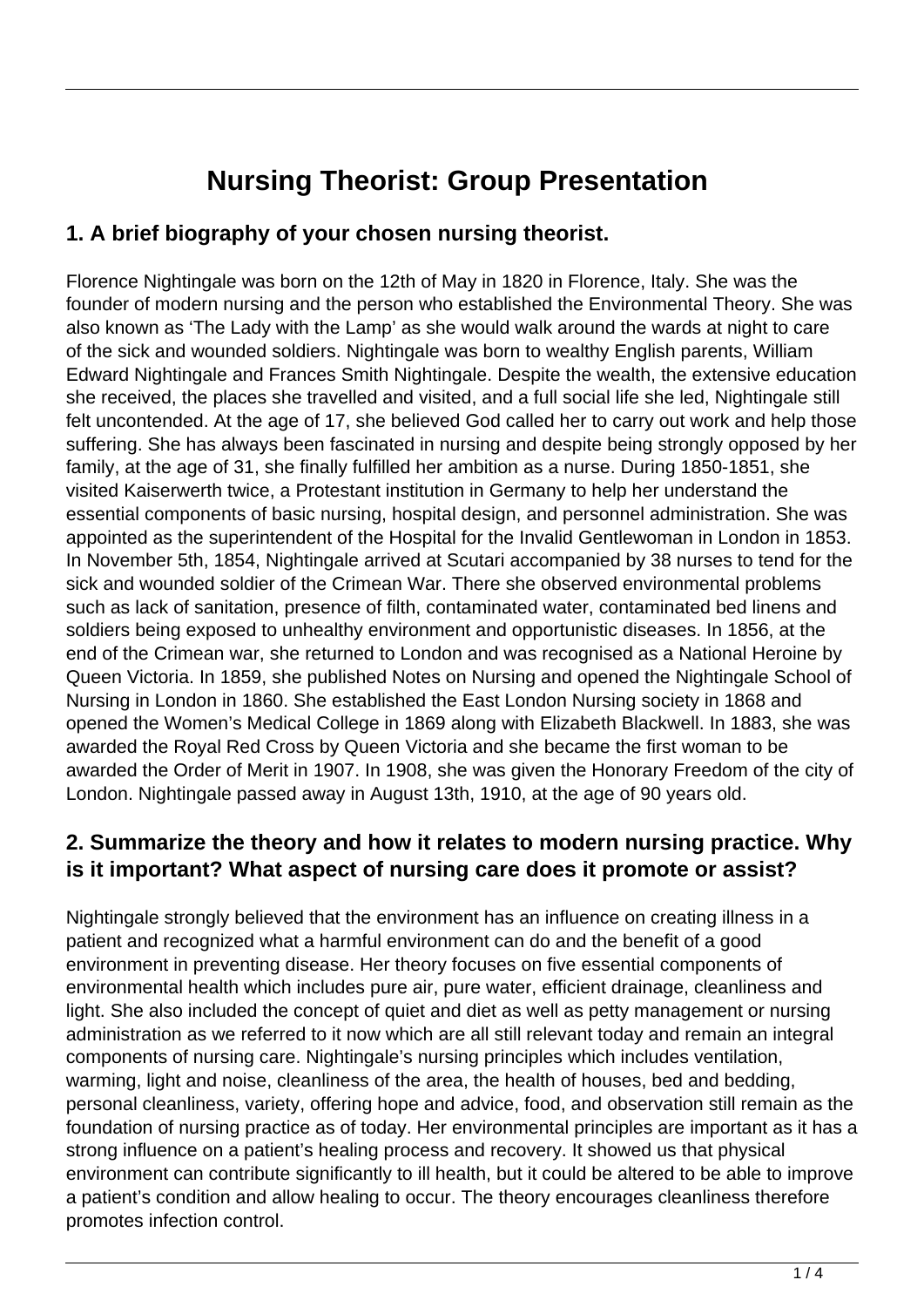# **3. Provide one example of the nursing theory and its use in research literature**

On the other hand, studies shown that there is a strong correlation between the physical environment and the well-being of a person. According to the studies led by the Department of Nursing Sciences in University of Kabianga in Kenya, isolation wards that houses patients suffering from drug resistant tuberculosis need to meet Nightingale's five essential elements to control and prevent the transmission of the contagious disease. Tb bacterium are sensitive to light therefore Tb patients are recommended to stay outdoors, and their rooms must be well lit and have wide openable windows. The study also suggested that patient with tuberculosis need a proper ventilation as they have night sweats thus needed pure fresh air circulating sufficiently at all times. As per the study, nutrition plays a key role in Tb care. Tb patients have poor appetite due to the drugs they are taking and sometimes suffer from nausea and vomiting therefore they need a balanced diet in order to maintain their weight. Hygiene or cleanliness is also highlighted through proper coughing etiquette for infection control. In addition to this, Nightingale also promoted interpersonal support therefore the study suggested that Tb patients need psychosocial support from their family members and the community to encourage them to finish their treatment and monitor their disease-promoting fast recovery. Proper documentation and data collection through observation in relevance with the disease is also apparent in the study which was advocated by Nightingale. Concisely, the study concluded that Florence Nightingale's Model of Nursing and the Environment is a universal tool that would be applicable to nursing care of clients with Tb in Kenya.

# **4. Provide one example of how you may use the nursing theory in clinical practice**

Nightingale's nursing principles remain the foundation of nursing today and the aspects of her theory is still essential components of nursing care. Nightingale advocated cleanliness through improved hygiene. According to Nightingale, the very first requirement in a hospital is that it should do the sick no harm. Hand hygiene is very important in clinical setting as it is the first line of defence for healthcare workers. Hand hygiene also prevents and controls the distribution of healthcare-associated infections. As a nurse, it is my responsibility to promote infection control by ensuring that I practice proper hand hygiene. This act would not only keep me safe and infection-free, so does everybody else that I come in contact with. All in all, Florence Nightingale devoted all her life for the improvement of patient-nursing care by focusing mainly on the impact of physical environment on a person's health. She believed that healthy surroundings can contribute to the restoration and maintenance of one's health and that they play an important role for the fast recovery of a patient. The development of Nightingale's philosophy of nursing have been influenced by a combination of her personal, social and professional values and concerns. All of these were essential to the development of her beliefs which played an important role for the long-term change in nursing care throughout the world.

## **5. Write an individual reflective piece about the group assignment process. The reflection is to be based on your personal experience and how you worked in the group. Did you participate, contribute and worked within the team? Teamwork and collaboration are part of nursing.**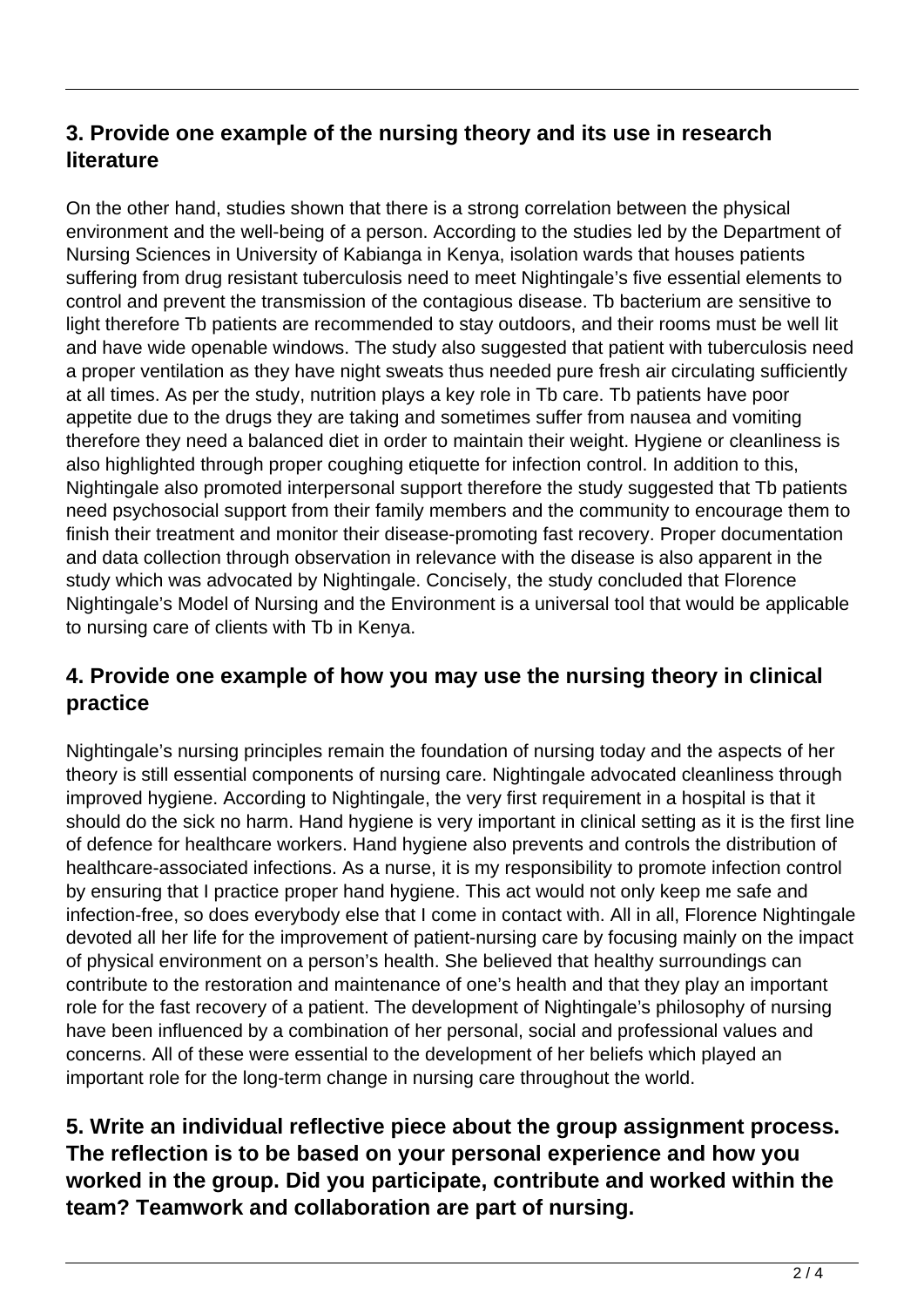This reflection paper aims to provide an insight about the processes we had to undertake in order for us to successfully complete our task. It focuses on how each and every members of the group performed individually, what their contributions are, my personal experiences and expectations as well as the importance of collaboration and teamwork within the group.

The whole class was required to research and do a group presentation on a particular nursing theorist as a part of our assessment. We self-selected our group members and mutually decided to do research about Florence Nightingale as our theorist. My group was composed of 5 people in total and each one of us was delegated one question each to complete. Since there were five (5) of us and only four (4) questions to do, one of my group members volunteered to do the group PowerPoint instead which we all agreed upon.

The things I liked least about the group assignment process was the absence of planning, organizing and productivity. Despite the task being assigned evenly amongst the members, one person backed out on doing the PowerPoint presentation at the very last minute. According to her, she already answered a part of my other groupmate's question. This caused annoyance to some members of the group including myself as she decided on her own without consulting with everyone. It left me no choice but to volunteer to do her job for the sake of the group while juggling two tasks at a time with limited time. Luckily, I finished everything the night before the presentation's due date with the help of my other group members. The lack of communication and collaboration within our group was evident as we only managed to create a group chat two nights before the assignment was due which also resulted in increased stress for every member. Had there been an elected leader who drives us all to a right path would have been very convenient for everyone. It can also be argued that, without communication within the group and leaving an assignment stagnant and finishing it off at the very last minute could cause havoc and stress.

Although the initial plan was not followed, amidst all the misunderstanding, I was still very thankful and pleased with my other team members as they exceeded my expectations; I hope I exceeded theirs too. Their contributions were genuinely useful for me in terms of finishing the PowerPoint presentation on time and with ease. It also showed me that communication and collaboration within the group are just as important as time management and that they all play an integral role for a successful execution of the task. If given the chance to do this all over again, I would make sure that there is going to be a division of labour, strategic planning to minimise stress, effective communication for increased productivity, and leadership establishment for improved coordination and motivation within a team.

To sum it all up, working in a group project has its own advantages and disadvantages. Some might find it comfortable and some might prefer working individually. Looking back at the process of getting the assignment done before its due date was quite overwhelming. All things considered; it can be argued that that my group presented well overall despite some setbacks.

#### **References**

- 1. Alligood, M. R. (2014). Nursing Theorist And Their Work 8th Edition. Missouri: Elsevier.
- 2. Kamau, S. M., Rotich, R. J., Cheruiyot, B. C., & Ng'eno, L. C. (2015). Applying Florence Nightingale's Model of Nursing and the Environment on Multiple Drug-Resistant Tuberculosis Infected Patients in the Kenyan Setting. Retrieved from